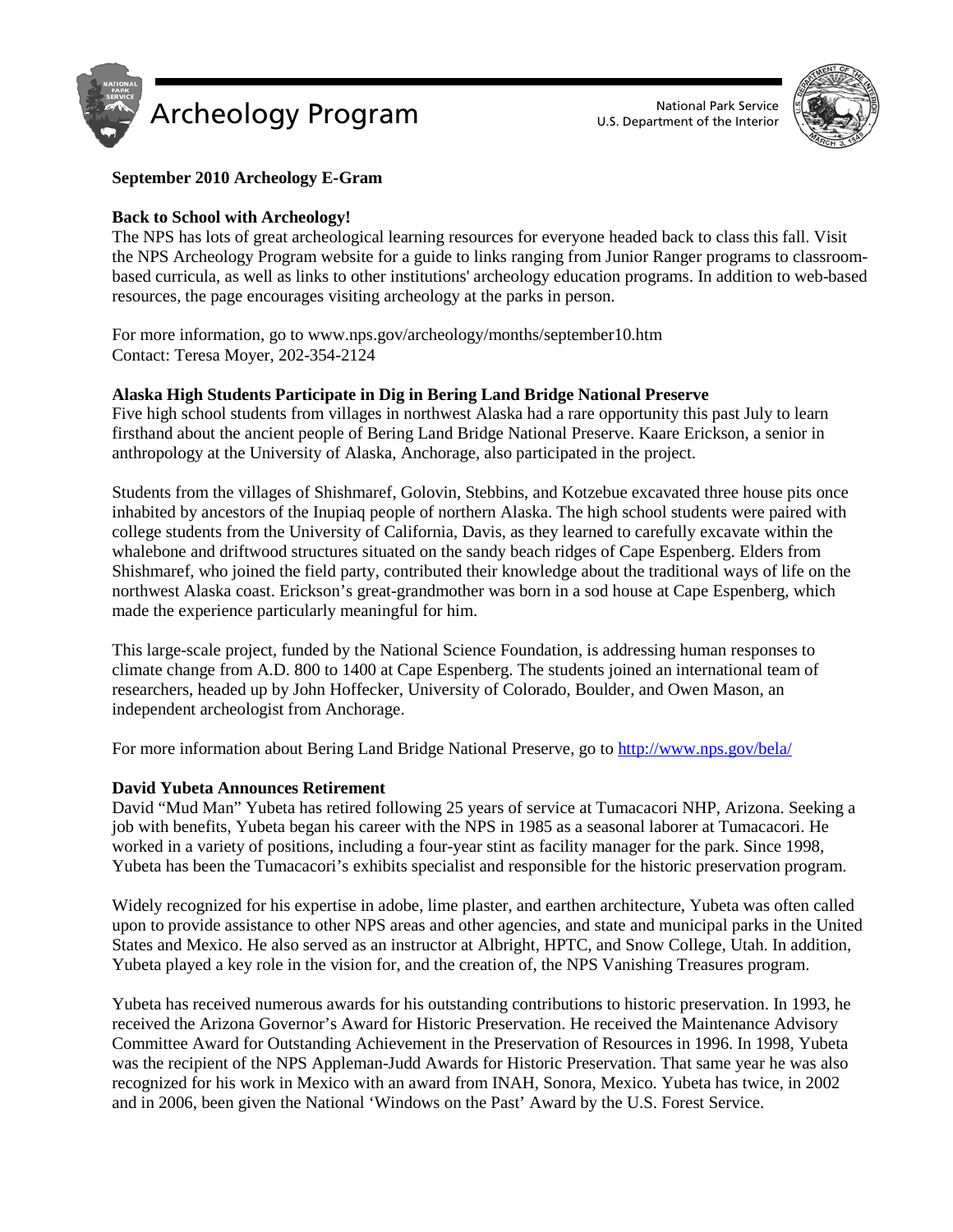Yubeta's friends and colleagues wish him the very best for his retirement.

For more information about Yubeta's work, go to "Of Adobe, Lime, and Cement: The Preservation History of the San José de Tumacácori Mission Church: Part 1-3," E-Gram Project in Parks September-November 2008, at [www.nps.gov/archeology/sites/npSites/tumacacori1.htm,](http://www.nps.gov/archeology/sites/npSites/tumacacori1.htm) and [www.nps.gov/tuma/](http://www.nps.gov/tuma/)

#### **NPS National Register of Historic Places Celebrates Archeology Month**

The NPS National Register celebrated Archeology Month in August 2010 with an online feature highlighting archeological sites on the Register. The online feature explored the culture and history of the American Indians who dwelt in northwest Iowa from A.D. 1100-1250. Two sites explored in depth are [Kimball](http://www.nps.gov/history/nr/feature/archeology/2010/Kimball_Village.htm) [Village,](http://www.nps.gov/history/nr/feature/archeology/2010/Kimball_Village.htm) which provides a view of a domesticated landscape previously unknown in the history of the Prairie-Plain American Indians, and [the West Oak Forest Earthlodge Site](http://www.nps.gov/history/nr/feature/archeology/2010/West_Oak_Forest_Earthlodge.htm)**,** which gives clues about the earth lodge-dwelling hunters and farmers who lived during the 10-14th centuries A.D. in what are today Kansas, Nebraska, and Iowa. The larger themes of these cultures are explored in ["Archeological Resources of the Central Plains](http://www.nps.gov/history/nr/feature/archeology/2010/Central_Plains_Tradition.htm)  [Tradition in the Loess Hills Region of Iowa, Multiple Property Submission \(MPS\)"](http://www.nps.gov/history/nr/feature/archeology/2010/Central_Plains_Tradition.htm) and the *"*[Archeological](http://www.nps.gov/history/nr/feature/archeology/2010/Initial_Variant.htm)  [Resources of Initial Variant of the Middle Missouri Tradition in Iowa Multiple Property Submission \(MPS\).](http://www.nps.gov/history/nr/feature/archeology/2010/Initial_Variant.htm)" The feature promotes archeological sites as significant historic properties on the National Register, and encourages the public to think more deeply about the significance of archeological properties as well as the role of the National Register and the NPS in preserving them.

More information about archeological resources in the National Register can be found online at [www.nps.gov/history/nr/feature/archeology/index.htm.](http://www.nps.gov/history/nr/feature/archeology/index.htm) Contact: Erika Seibert, (202) 354-2217

# **Sauk-Suiattle Tribe Retraces Ancient Travel Route**

On July 26 and 27, 2010, members of the Sauk-Suiattle Indian Tribe hiked from the Skagit Valley to Stehekin Valley in North Cascades NPS Complex. Their path followed a route over Cascade Pass, which has been used for at least 9,600 years to cross this area, the highest and most rugged segment of the Cascade Range. The crest is a divide between the traditional Northwest Coast and Columbia Plateau culture areas. "The purpose of the trip is to revitalize cultural connections with the natural environment that were historically maintained by tribal members who routinely journeyed to the east side of the Cascades to hunt, trade, and meet with relatives," said tribal chair Janice Mabee.

The Sauk-Suiattle tribal council and staff initiated planning for le<sup>?</sup>ibeŠ te hik<sup>,w</sup> ("the big walk"), as this trans-Cascade journey is called in the Coast Salish language. Council member Norma Joseph, along with tribal staff Chris Danilson and Jean Wessel, coordinated the hike with the park's wilderness and cultural staff. The party of six tribal hikers carrying full packs – Mike Wolten, Kevin Lenon, Jaimie Kenoyer, Alan Bill, Joe Bill, and Tyler Edwards – ascended the pass. After camping the first night in the upper Stehekin Valley, the hiking party proceeded the next day to lodging in the lower Stehekin Valley, culminating the 21-mile mountain journey in a rendezvous with other tribal members and staff who had arrived via an alternate route on the Lake Chelan ferry boat.

"This event not only assists tribes in renewing traditional connections to special places in the park, it also assists in our collective work to preserve, protect and help people understand the homeland of the Sauk-Suiattle Indian Tribe," said park superintendent Chip Jenkins.

For more information about North Cascades NPS Complex, go to [www.nps.gov/noca/](http://www.nps.gov/noca/)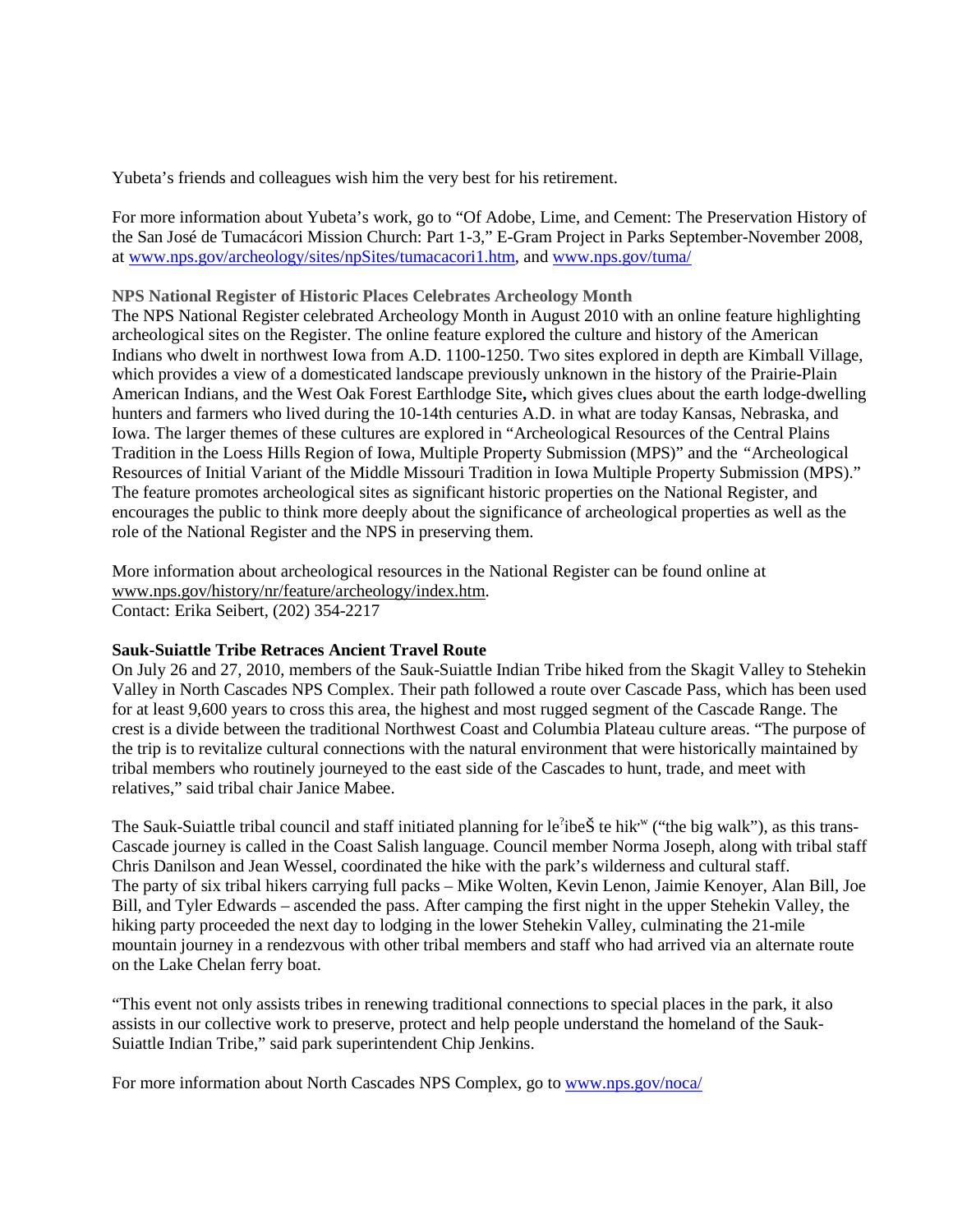#### **NPS Awards \$2.1 million for Civil War Battlefields**

Through the American Battlefield Protection Program (ABPP), the NPS awarded over \$2.1 million in grants for land acquisition at two endangered Civil War battlefields: Spring Hill Battlefield, Tennessee, and Cold Harbor Battlefield, Virginia. Both sites are among the nation's most endangered and threatened battlefields. ABPP prioritizes funding for battlefields listed in the NPS Civil War Sites Advisory Commission Report on [the Nation's Civil War Battlefields.](http://www.nps.gov/history/hps/abpp/battles/tvii.htm) Funds are awarded based on the significance of the land to be acquired and the availability of required nonfederal matching funds.

The Tennessee Historical Commission received \$1.9 million to buy the General Motors Tract of the Spring Hill Battlefield. The fighting at Spring Hill was significant as part of the larger story of General John B. Hood's 1864 campaign in middle Tennessee and as a prelude to the Battle of Franklin, Tennessee. It set the stage for one of the worst disasters of the war for the Confederacy. On November 28, 1864, General Hood's Army of Tennessee marched toward Spring Hill with the intention of cutting off Union Major General John M. Schofield's line of retreat to Nashville. Schofield reinforced the crossroads at Spring Hill and successfully repulsed a disjointed Confederate attack, allowing him to safely move his troops.

The Virginia Department of Conservation and Recreation will use its grant of \$203,000 to acquire one parcel of the Cold Harbor Battlefield for the Central Virginia Historic Preservation Foundation Tract. The Battle of Cold Harbor was one of the bloodiest and costliest battles of the Civil War. General Ulysses S. Grant sent thousands of Union soldiers to their death in a hopeless frontal assault against fortified positions held by Confederate troops of General Robert E. Lee's Army of Northern Virginia. Union soldiers going into battle at Cold Harbor were so sure they would be killed that they wrote their names on scraps of paper and pinned them to their coats to make it possible to identify their bodies.

In FY 2010, Congress appropriated \$9 million from the Land and Water Conservation Fund to help nonfederal entities acquire and preserve Civil War battlefields. Already in 2010, \$7.8 million for 21 projects at 15 battlefields in 5 states has been awarded. State and local governments, or qualified nonprofit historic preservation organizations acting through an agency of state or local government, can submit proposals, which are accepted year-round and reviewed monthly or quarterly, depending on the degree of priority of the battlefield in question.

For more information about the American Battlefield Protection Program, go to [www.nps.gov/history/hps/abpp/.](http://www.nps.gov/history/hps/abpp/)

# **NPS Awards \$1.3 Million in Preserve America Grants Projects in 16 States**

The NPS has awarded \$1.3 million in Preserve America grants to 22 projects in 16 states. Among the projects funded are: King County Heritage Barn Guide, Seattle, WA; a Heritage Design Plan for Baltimore's Carroll Park, Baltimore, MD; Austin Historical Survey Web Tool, Austin, TX; Edmonds Downtown Cultural Heritage Tour, Edmonds, WA; Montana Community Revitalization Project: Heritage Planning for the New Decade, Helena, MT; Rural Heritage Survey Phase III, Development of Farmstead Heritage Websites, Frankfort, KY; and Preserve Little Italy, San Diego, CA. Earlier this year the NPS awarded grants totaling \$2.9 million to support 31 preservation projects in 17 states.

The Preserve America grant program is administered by the NPS in partnership with the Advisory Council for Historic Preservation. The competitive matching grants fund Preserve America communities, state historic preservation offices, and tribal historic preservation offices to support their preservation efforts through heritage tourism, education, and historic preservation planning.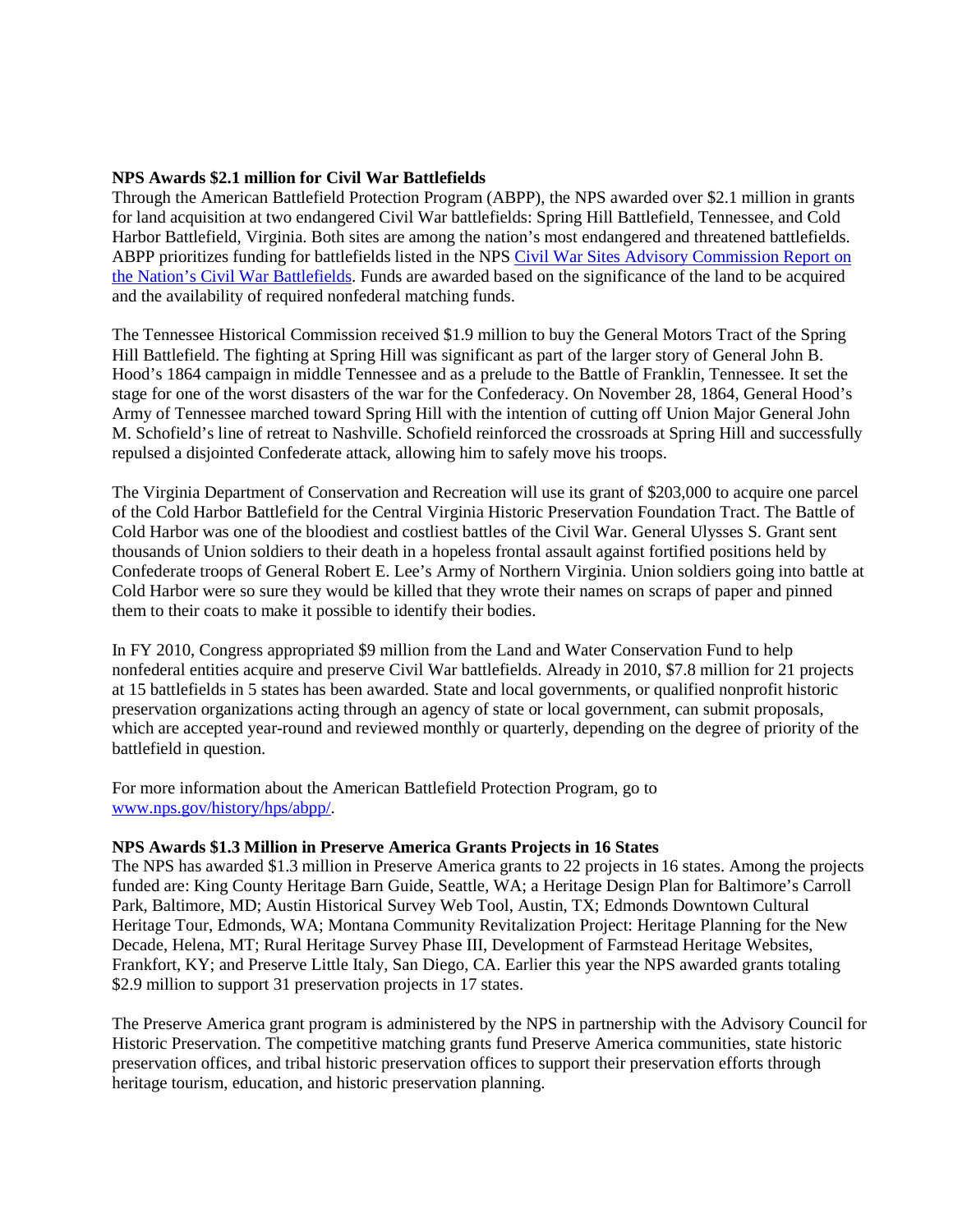More information on Preserve America, including the complete list of grant recipients, criteria, and application forms can be found at [http://www.nps.gov/history/hps/hpg/PreserveAmerica/index.htm.](http://www.nps.gov/history/hps/hpg/PreserveAmerica/index.htm)

#### **NTHP Report on Section 106 Released**

The National Trust for Historic Preservation (NTHP) recently issued a report evaluating Federal agencies efforts to meet their statutory obligations to consider the effects of their undertakings on historic properties. The report, "Section 106 of the National Historic Preservation Act: Back to Basics," urges Federal agencies to take the mandate of Section 106 more seriously. The NTHP commissioned Leslie Barras, a lawyer and consultant on environmental and historic preservation advocacy and compliance issues, to explore and address Federal compliance with consultation obligations of Section 106. Barras concluded that, "…while the statutory and regulatory framework of Section 106 remains sound, actual implementation of this important preservation tool suffers in several key respects." Many Federal agencies recognize their responsibilities and ensure that their paperwork is managed well, but tend to apply their obligations in a "rote" manner that gives little serious consideration to planning to avoid or minimize harm to historic places. Second, other Federal agencies "do not often understand, or give only perfunctory attention to, their compliance responsibilities" under Section 106. In both cases, Barras concluded, "there is a compelling need for attention to and reinforcement of the basic purpose of the [Section 106] review and consultation process."

The report may be downloaded at: [www.preservationnation.org/resources/legal-resources/understanding](http://www.preservationnation.org/resources/legal-resources/understanding-preservation-law/federal-law/section-106/back-to-basics.html)[preservation-law/federal-law/section-106/back-to-basics.html](http://www.preservationnation.org/resources/legal-resources/understanding-preservation-law/federal-law/section-106/back-to-basics.html) .

On October 18, 2010, at 2 p.m. EDT, the NTHP plans to host a "live chat" on its website "PreservationNation" with Barras, giving an opportunity to discuss her findings with her. Instructions on how to participate in the online chat will soon be posted at: [www.preservationnation.org/106.](http://www.preservationnation.org/106)

# **ARPA Cases in South Dakota Completed**

The last of five men indicted for ARPA violations in South Dakota in 2009 was sentenced on September 13, 2010. Brian Ekrem, Richard Geffre, Elliot Hook, Scott Matteson, and John Sheild pleaded not guilty in Federal court in Pierre, South Dakota to charges that include excavating and trafficking in archeological resources and trafficking in Native American cultural resources. Over 13,300 archeological and paleontological items excavated from Federal and tribal lands along the Missouri River were confiscated.

The investigations were conducted by the FWS and the cases were prosecuted by AUSA Eric Kelderman. Sentences ranged from 8 to 10 months in prison, 12-36 months of supervised release, and up to \$20,000 in fines.

#### **Archeologists Assessing Damage to a 1,000 Year Old Petroglyph in Northern Arizona**

A hiker in August reported damage to a petroglyph at the Kaibab National Forest's Keyhole Sink, named for the keyhole-shaped lava flow. The word "ACE" is written in what appears to be white paint over the rock art. Kaibab archeologist Neil Weintraub said that it is often difficult to catch those responsible for defacing petroglyphs. "This senseless act not only damaged the fragile rock art, it degraded a special place enjoyed by several thousand visitors each year."

Keyhole Sink is one of the only sites in northern Arizona where hikers can learn about petroglyphs. The prehistoric cultural group most likely to have made the petroglyphs is the Cohonina, potentially ancestors of the Hopi, Hualapai, and Havasupai tribes. The bear paws, snakes, and lizards in the rock art panel are similar to Hopi clan symbols. The panel also depicts a hunting scene. The national forest offered guided tours during Archeology Month in March to see the petroglyphs.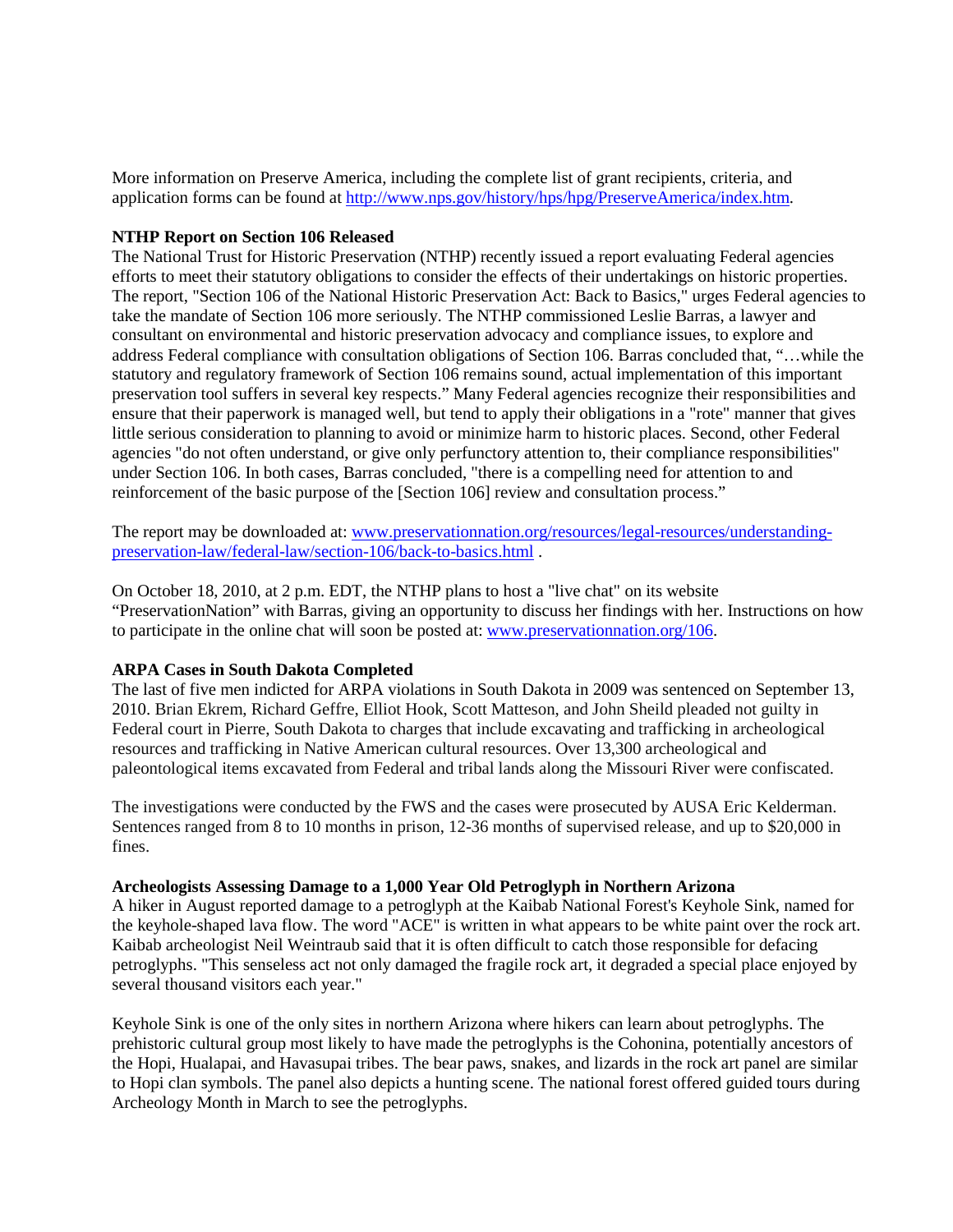The lava flow was also defaced four years ago when vandals scratched names on it, which later were rubbed out. Weintraub said the petroglyphs were not affected. The petroglyphs are protected under the Archaeological Resources Protection Act. If the damage is more than \$500, the penalty for a first offense is up to two years in prison and \$20,000 in fines. A second offense carries penalties of up to five years in prison and \$100,000 in fines.

# **100th Anniversary of the Big Burn**

August 20-21, 2010, marked the 100<sup>th</sup> anniversary of the Big Burn, record-setting fires that destroyed between 40-50 million acres in the west. In the spring of 1910, a La Nina drought created prime conditions for wildfires that burned off and on throughout the summer. These conditions changed on August 20, when strong winds fanned fires that then raced through forests in Idaho and Montana.

Wallace, Idaho, which was in the path of the moving wildfire during the Big Burn, commemorated the event with a parade and speakers. Wallace was the home of Edward Pulaski, who invented the quintessential firefighting tool that bears his name. A U.S. Forest Service employee, Pulaski fought fires during the summer of 1910, and survived the Big Burn by herding his men into a mining shaft when the fire storm occurred.

Over 100 people died in the fire, including many firefighters. Congress, impressed by the heroism and dedication of U.S. Forest Service rangers who fought the fire, doubled the budget of the young agency. A national Forest Service firefighter program was established less than a year later that served as a prototype for fire fighting programs in other Federal agencies. The Weeks Act, passed in early 1911, also allowed the Federal government to establish forest reserves in the East, by purchasing private lands to add to the public sector.

Among these legacies of the Big Burn was a Federal fire code that stressed that all wildfires must be extinguished as quickly as possible, a policy that is only recently being re-assessed in the face of present climate change. The protection of cultural and natural resources has also become an integral part of strategies for fighting wildfires throughout Federal agencies. Archeologists work closely with park Fire Management Programs to protect archeological resources during wildfires.

For more information about the Big Burn, visit the 1910 Fire Commemoration website at <http://www.fs.fed.us/r1/1910-centennial/index.html>

# **Projects in Parks: The Ceramics Assemblage from the Kingsley Plantation Slave Quarters**  By Karen McIlvoy

For the past four years, a University of Florida field team has conducted archeological excavations at Kingsley Plantation, located in the NPS Timucuan Ecological and Historic Preserve in Duval County, Florida. Kingsley Plantation was active in the early 19th century. The excavations have focused primarily on the slave quarters from the period in an attempt to reconstruct the daily lives of their inhabitants. The report describes the ceramics assemblage recovered from the Kingsley Plantation Slave Quarters and compares it to the archetypal antebellum plantation of Cannon's Point Plantation, GA. The basic analysis of the ceramic artifacts is a fundamental first step in the broader goal of interpreting the role of material objects in the slaves' daily lives.

Read the full report at [www.nps.gov/archeology/sites/npSites/kingsleyCeramics.htm](http://www.nps.gov/archeology/sites/npSites/kingsleyCeramics.htm)